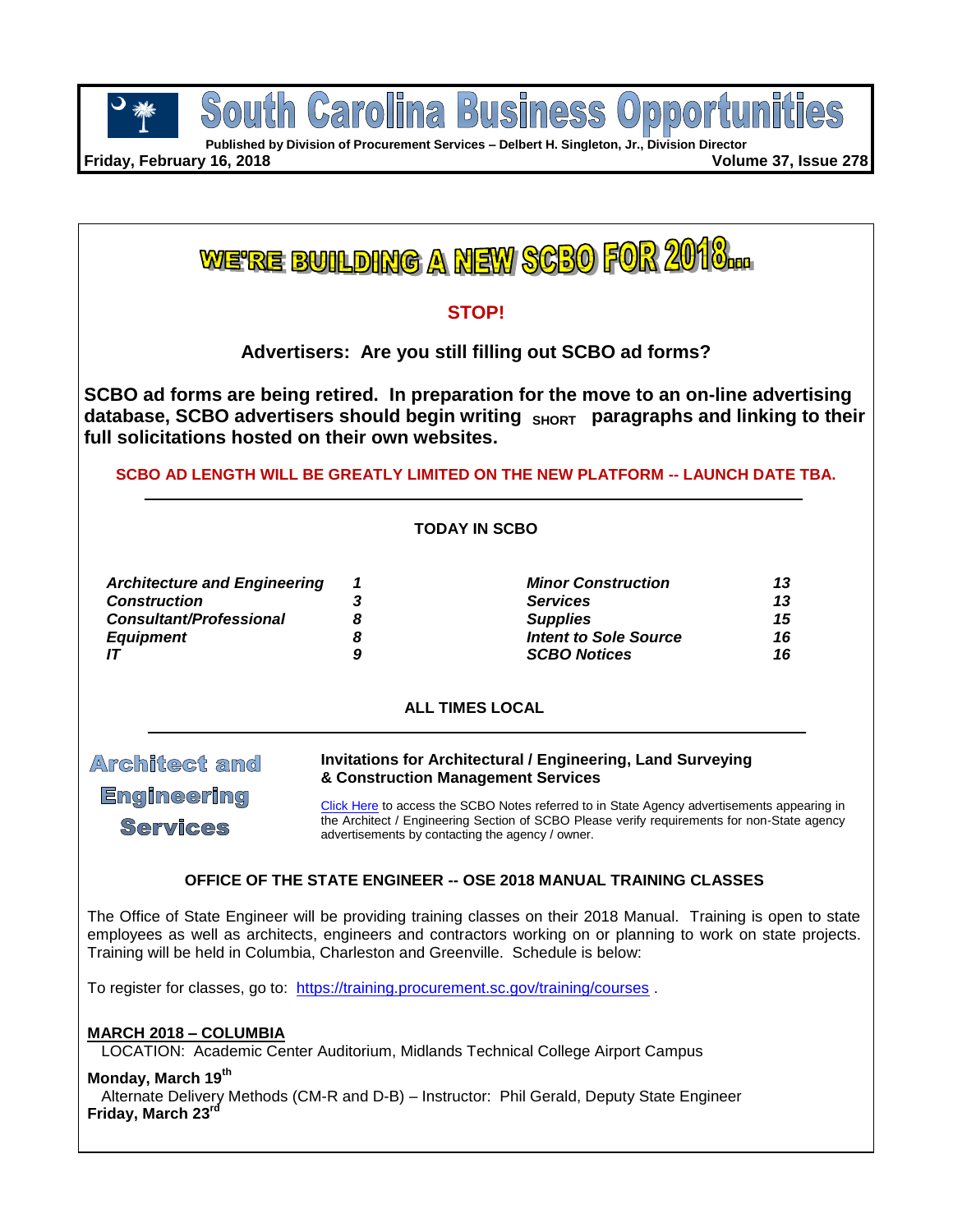| Friday, February 16, 2018<br>2                                                                                                                                                                                                                                                                                                                       | Volume 37, Issue 278 |
|------------------------------------------------------------------------------------------------------------------------------------------------------------------------------------------------------------------------------------------------------------------------------------------------------------------------------------------------------|----------------------|
| D-B-B Project Planning thru Bid - Instructor: Clint Burdett, OSE Project Manager<br>Tuesday, March 27th<br>D-B-B Bid to Project Closeout - Instructor: Margaret Jordan, Deputy State Engineer                                                                                                                                                        |                      |
| <b>JUNE 2018 - CHARLESTON</b><br>LOCATION: USDA-ARS United States Vegetable Lab, 2700 Savannah Hwy.                                                                                                                                                                                                                                                  |                      |
| Tuesday, June 19th<br>D-B-B Project Planning thru Bid - Instructor: Clint Burdett, OSE Project Manager<br>Friday, June 22nd                                                                                                                                                                                                                          |                      |
| D-B-B Bid to Project Closeout - Instructor: Margaret Jordan, Deputy State Engineer<br>Wednesday, June 27th                                                                                                                                                                                                                                           |                      |
| Alternate Delivery Methods (CM-R and D-B) - Instructor: Phil Gerald, Deputy State Engineer                                                                                                                                                                                                                                                           |                      |
| JULY 2018 - GREENVILLE<br>LOCATION: Building 102, TRC Auditorium, Greenville Technical College Barton Campus                                                                                                                                                                                                                                         |                      |
| Thursday, July 19 <sup>th</sup><br>D-B-B Bid to Project Closeout - Instructor: Margaret Jordan, Deputy State Engineer<br>Tuesday, July 24th<br>Alternate Delivery Methods (CM-R and D-B) - Instructor: Phil Gerald, Deputy State Engineer                                                                                                            |                      |
| Friday, July 27th<br>D-B-B Project Planning thru Bid - Instructor: Clint Burdett, OSE Project Manager                                                                                                                                                                                                                                                |                      |
| <b>SEPTEMBER - COLUMBIA</b><br>WILL SCHEDULE IF NEEDED - LOCATION TO BE DETERMINED                                                                                                                                                                                                                                                                   |                      |
| Friday, September 21st<br>Alternate Delivery Methods (CM-R and D-B) - Instructor: Phil Gerald, Deputy State Engineer<br>Monday, September 24th<br>D-B-B Project Planning thru Bid - Instructor: Clint Burdett, OSE Project Manager<br>Thursday, September 27th<br>D-B-B Bid to Project Closeout - Instructor: Margaret Jordan, Deputy State Engineer |                      |

# **THE TOWN OF SUMMERVILLE -- REQUEST FOR QUALIFICATIONS**

The Town of Summerville is requesting qualifications from qualified firms to conduct Construction Engineering and Inspection (CEI) services for the Bear Island Road Project representing the Town of Summerville. RFQ packages are available on the town's website [www.SummervilleSC.gov/rfp](http://www.summervillesc.gov/rfp) and/or at Summerville Town Hall located at 200 S. Main St. Summerville, SC 29483 M-F during normal business hours. RFQ Responses will be accepted until 2:00pm on Thursday, March 22, 2018.

# **COUNTY OF HORRY**

Horry County intends to enter into a contract with the successful firm to provide professional civil engineering services necessary to effect the development of a wetlands mitigation bank. All work must comply with the applicable State professional engineering regulations. Statements of Qualifications shall contain the requested information and be submitted in the format as shown on the Request for Qualifications information sheet.

All Statements of Qualifications will be received in the Office of Procurement at 3230 Highway 319 E., Conway, South Carolina 29526 no later than 2:00pm, March 8, 2018 at which time only the names of the Offerors will be announced. Statements shall be enclosed in a sealed envelope, clearly marked "RFQ #2017-18-083 Civil Engineering Services for the Development of a Wetlands Mitigation Bank" on the outside of the envelope. Any submission received later than the specified time/date will NOT be accepted/considered. No fax, email, telephone, or text bid submittals will be accepted.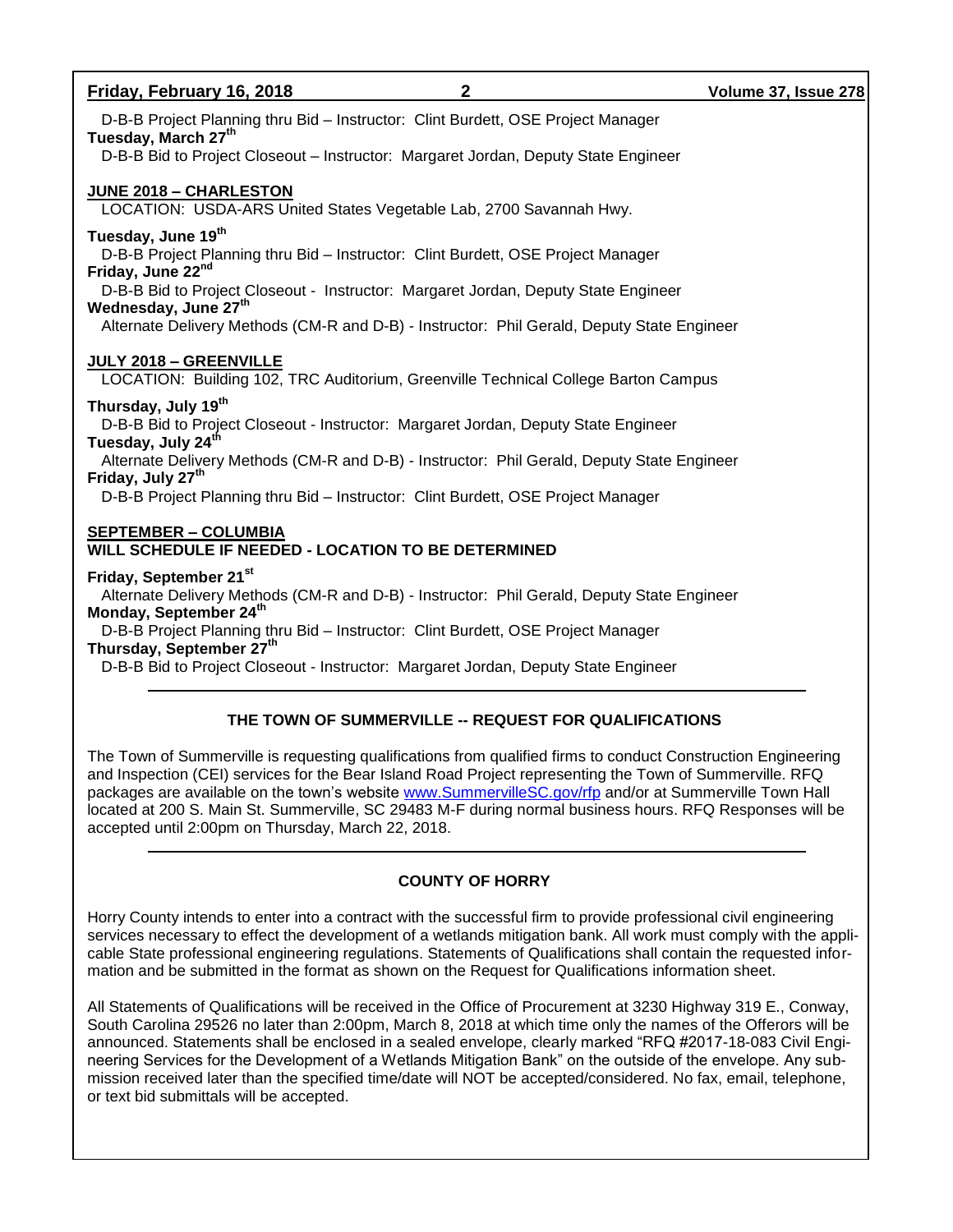#### **Friday, February 16, 2018 3 Volume 37, Issue 278**

Documents relevant to this RFQ, including requirements for contract award are available online at: <http://www.horrycounty.org/departments/procurement/bids.aspx>

Contact Information for this Project

Jessica Williams [williaje@HorryCounty.org](mailto:williaje@HorryCounty.org) 843-915-8403



#### **Invitations for Construction Bids**

Please verify requirements for non-State agency advertisements by contacting the agency / owner. Projects expected to cost less than \$50,000 are listed under the Minor Construction heading.

AGENCY/OWNER: SOUTH CAROLINA DEPARTMENT OF CORRECTIONS PROJECT NAME: Security Perimeter Netting System at Lieber Correctional Institution PROJECT NUMBER: N04-9737- PD-B PROJECT LOCATION: Lieber Correctional Institution - 136 Wilborn Avenue, Ridgeville, SC 29472

DESCRIPTION OF PROJECT/SERVICES: Project is to furnish & install Security Perimeter Netting Systems around the exterior perimeter fences at Lieber Correctional Institution. Netting panels shall be custom built to meet the correctional institution's requirements. A non-mandatory site visit will be held on Tuesday, March 6th from 9:00 am - 10:00 am. All visitors will need to check-in with the Institution's front gate/entrance upon arrival. Any questions during the site visit may be directed to Mr. Larry Griggs, Maint. Supervisor.

BID/SUBMITTAL DUE DATE: 3/20/2018 CONSTRUCTION COST RANGE: \$650,000 to \$750,000 PROJECT DELIVERY METHOD: Design-Bid-Build

BID SECURITY IS REQUIRED IN AN AMOUNT NOT LESS THAN 5% OF THE BASE BID. PERFORMANCE BOND REQUIRED? Yes PAYMENT BOND REQUIRED? Yes BIDDING DOCUMENTS/PLANS MAY BE OBTAINED FROM: Bid Plans and Specs are available in PDF form ONLY and must be obtained by emailing a request to Dan Purini at the SC Department of Corrections at [Purini.Dan@doc.sc.gov](mailto:Purini.Dan@doc.sc.gov)

Bidders must obtain Bidding Documents/Plans from the above listed source(s) to be listed as an official plan holder. Bidders that rely on copies obtained from any other source do so at their own risk. All written communications with official plan holders & bidders will be via email or website posting.

All questions & correspondence concerning this Invitation shall be addressed to the A/E. A/E NAME: American Engineering Consultants, Inc A/E CONTACT: Joseph H. (Joey) Privette, P.E. A/E ADDRESS: Street/PO Box: PO Box 2299 City: Cayce State: SC ZIP: 29033- EMAIL: [jprivette@aec-sc.com](mailto:jprivette@aec-sc.com) TELEPHONE: 803-791-1400

AGENCY PROJECT COORDINATOR: Dan Purini - Division of Facilities Management ADDRESS: Street/PO Box: 4322 Broad River Road City: Columbia State: SC ZIP: 29210- EMAIL: [Purini.Dan@DOC.SC.GOV](mailto:Purini.Dan@DOC.SC.GOV) TELEPHONE: 803-896-1707

PRE-BID CONFERENCE: Yes MANDATORY ATTENDANCE: No PRE-BID DATE: 3/6/2018 TIME: 1:00pm PLACE: SCDC - Facilities Management Conference Room BID DUE DATE: See Above TIME: 11:00am PLACE: SCDC - Facilities Management Conference Room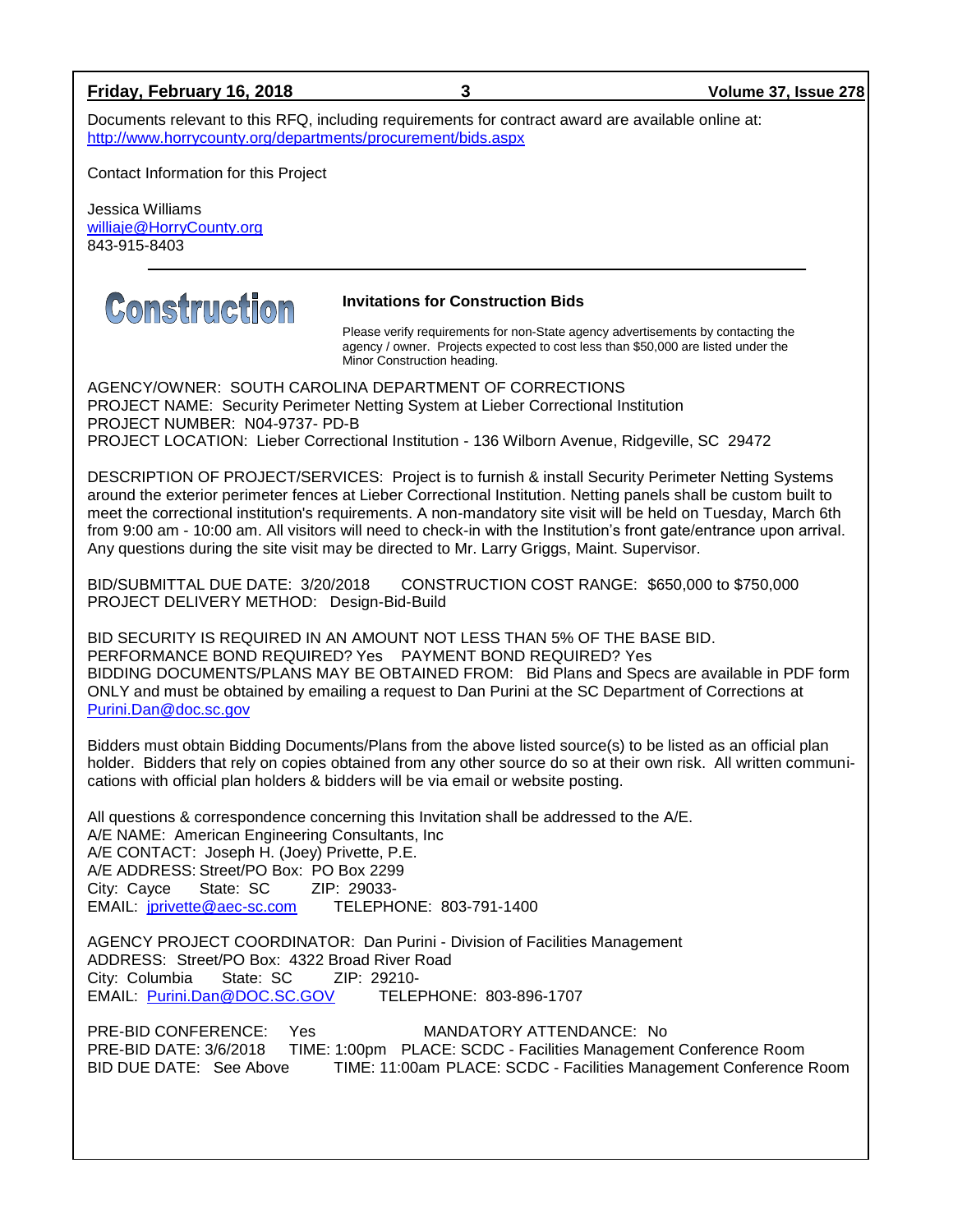#### **Friday, February 16, 2018 4 Volume 37, Issue 278**

BID DELIVERY ADDRESSES: HAND-DELIVERY:<br>Attn: Dan Purini - Division of Facilities Management Attn: Dan Purini - Division of Facilities Management Attn: Dan Purini - Division of Facilities Management 4322 Broad River Road 4322 Broad River Road Columbia, SC 29210 Columbia, SC 29210

#### **PICKENS COUNTY SOIL AND WATER CONSERVATION DISTRICT**

Pickens County Soil and Water Conservation District is soliciting bids and proposals for the repair of TWELVE MILE CREEK WCD 54A (D1957), 749 Wolf Creek School Road, Pickens County, SC.

This work will consist of dewater, removal of gate, refurbishing the metal gate, installing above water apparatus with stainless steel stem including stainless steel guides and support brackets on face of the structure for valve operating rod. Removal of the existing trash rack and the fabrication of a new galvanized trash rack.

Contingency Clause: During dewater if there is excessive debris and silt build up along the existing trash rack, an amount not to exceed \$1,000.00 can be added to the contract for the cleanup and removal of debris and silt from the premises; contact Mike Banks of the Soil and Water Commission, before debris removal will commence.

The as-built of the structure will be provided and the intent is to restore the structure to original as-built conditions. There will be no grading work needed for this project.

Site showing will be on February 28th, 2018 at 9:30am. All interested parties will meet at the Pickens Soil and Water Conservation District office located at 144 McDaniel Ave., Pickens SC.

Bid opening will be held in the Board room of the Pickens County Administration building located at 222 McDaniel Avenue at 2:00pm on March 8th, 2018. This project will be a lump sum contract and will have 90 working days to complete the work. Bids must be marked, 'Bid 2017-20' on the outside of the envelope.

The Bids will be mailed to Ralph Guarino, Pickens County Finance Director at 222 McDaniel Avenue, Pickens, SC 29671. Bids received by mail should allow enough time for delivery, late bids will not be considered. Further questions may be e-mailed to Denise Kwiatek at [dkwiatek@co.pickens.sc.us.](mailto:dkwiatek@co.pickens.sc.us) Mike Banks of the Soil and Water Commission is the authority in all questions. Bids will require a bid bond in the amount of 5% of the bid amount. The contract will be awarded to the lowest most qualified bidder. Soil and Water personnel will review the bids and recommend the contractor to award the contract.

#### **THE CITY OF GREER**

The City of Greer will accept sealed bids until 11:30am, Thursday, March 08, 2018 at Greer City Hall, 301 East Poinsett St. Greer SC 29651, to provide drainage improvements at Wildwood Drive and Chick Springs Road. A mandatory pre-bid meeting will be held on Tuesday, February 27, 2018 at 10:00am, at City Hall located at 301 E. Poinsett Street, Greer SC 29651. Bid packages may be downloaded from the website at [www.cityofgreer.org.](http://www.cityofgreer.org/) The City reserves the right to reject any and all bids and to waive any technicalities and informalities in any bid and to award the bid in the best interest of the City of Greer. All challenges to specifications will be prohibited if not submitted in writing five (5) days prior to bid opening.

#### **REQUEST FOR QUALIFICATIONS TO BID**

Qualifications for the Swansea Fine Arts Addition and the Swansea High School Athletic Improvements will be received from properly qualified general contractors, properly licensed under the laws of the State of South Carolina, by the Owner at the Lexington School District 4 District Office, no later than Thursday, February 22, 2018 at 2:00pm. Qualifications received after February 22, 2018 at 2:00pm will be rejected and returned to the Offeror unopened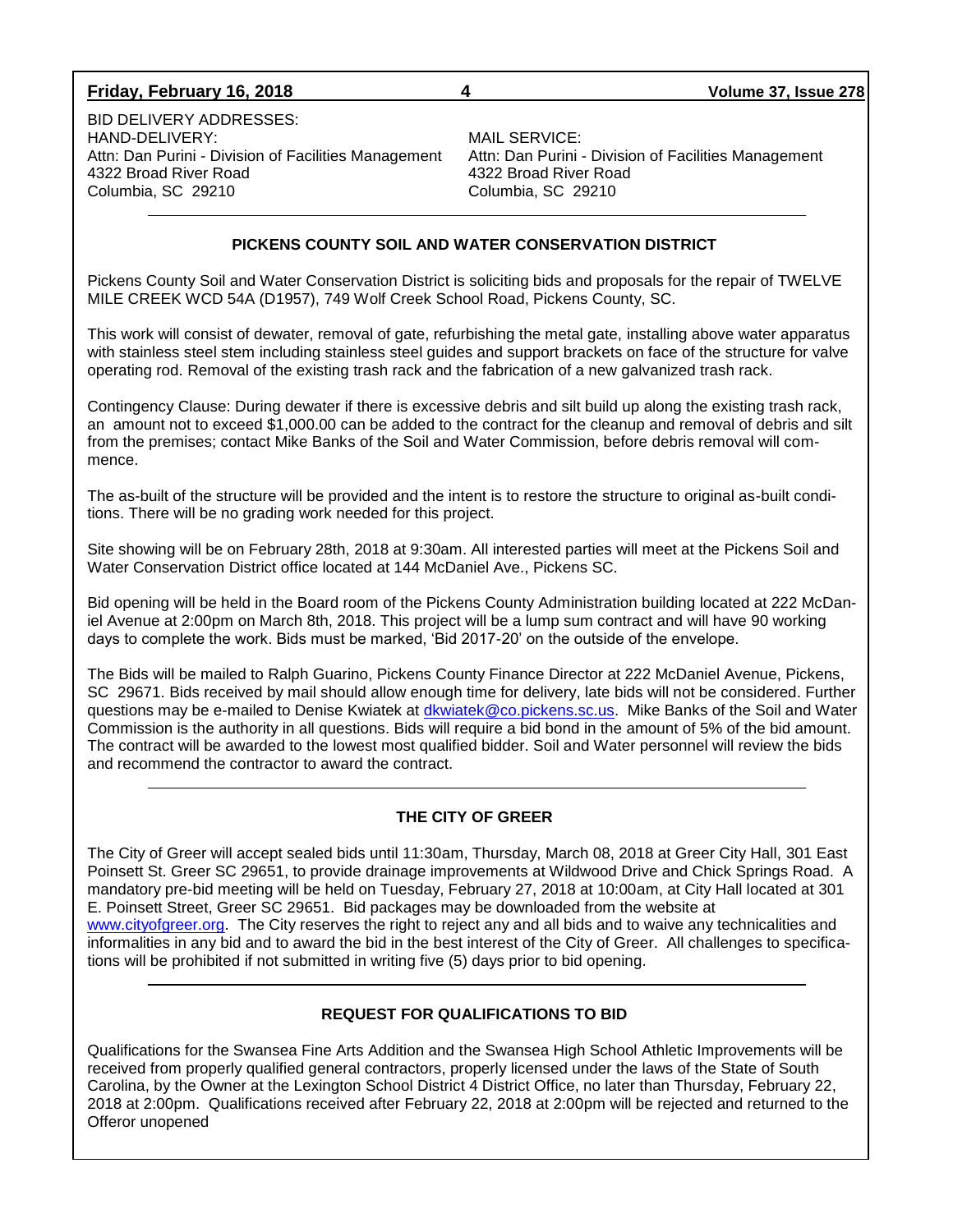#### **Friday, February 16, 2018 5 Volume 37, Issue 278**

ANY AND ALL INTERESTED BIDDERS MUST SUBMIT PRE-QUALIFICATION STATEMENTS AS PART OF THIS PROCESS IN ORDER TO BE ELIGIBLE TO SUBMIT A BID AS A GENERAL CONTRACTOR FOR THESE PROJECTS. A BID SUBMITTED WITHOUT BEING PRE-QUALIFIED WILL NOT BE READ AND WILL BE RETURNED UNOPENED.

Date / Time: Thursday, February 22, 2018, at 2:00pm Project Name: Swansea Fine Arts Addition and Swansea High School Athletic Improvements Address: 500 East 1st Street Swansea, South Carolina 29160 Owner: Lexington School District Four Architect: Moseley Architects

The Scope of the Work Includes:

Package # 1 Swansea High School Fine Arts Addition: The Fine Arts Addition package includes the construction of an approximately 36,000/sf Fine Arts addition to the existing Swansea High School in Swansea, South Carolina. Work also includes renovating the current locker rooms and adding fire suppression to the existing gymnasium. The new addition is mostly CMU construction with brick/metal panel veneer and steel joist, metal roof deck and TPO roofing. Work also includes the associated site work and all mechanical, plumbing, electrical, theatrical, A-V, and fire protection scopes.

Package # 2 Swansea High School Athletic Improvements: The Athletic Improvements package includes the reorienting of the existing baseball and softball fields and replacing the existing running track at the Swansea High School in Swansea, South Carolina. There are four (4) new dugouts and two (2) new concessions/restroom buildings as well. Site work includes grading, paving, retaining walls and athletic accessories as well as a new running track. All demolition, site, mechanical, electrical and plumbing are included.

Pre-Qualification Documents may be obtained by contacting [pmoscati@oakbridgecm.com](mailto:pmoscati@oakbridgecm.com) at Oakbridge Consulting & Management, or at 803-917-6257.

PROJECT NAME: SINGLE FAMILY HOME REHABILITATION PROJECT NUMBER: 2018-03-002 PROJECT LOCATION: 230 Airport Rd. Loris, SC 29569

CONSTRUCTION COST RANGE: Under \$50,000

DESCRIPTION OF PROJECT: Rehabilitation of a single family home

BIDDING DOCUMENTS/PLANS MAY BE OBTAINED FROM: Sam LoFaso at [lofasos@horrycounty.org,](mailto:lofasos@horrycounty.org) 843- 915-7040

AGENCY/OWNER: Horry County Community Development AGENCY PROJECT COORDINATOR: Sam LoFaso ADDRESS: Street/PO Box: 1515 Fourth ave.<br>City: Conway State: SC ZIP: 29526-City: Conway EMAIL: [lofasos@horrycounty.org](mailto:lofasos@horrycounty.org) TELEPHONE: 843-915-7040

PRE-BID CONFERENCE: Yes MANDATORY ATTENDANCE: Yes PRE-BID DATE: 2/23/2018 TIME: 10:00am PLACE: 230 Airport Rd. Loris, SC 29569 BID OPENING DATE: 3/2/2018 TIME: 2:00pm PLACE: 1515 Fourth Ave., Conway, SC 29526

HAND-DELIVERY: MAIL SERVICE: Attn: Sam LoFaso Attn: Sam LoFaso 1515 Fourth Ave. 1515 Fourth Ave. Conway, SC 29526 Conway, SC 29526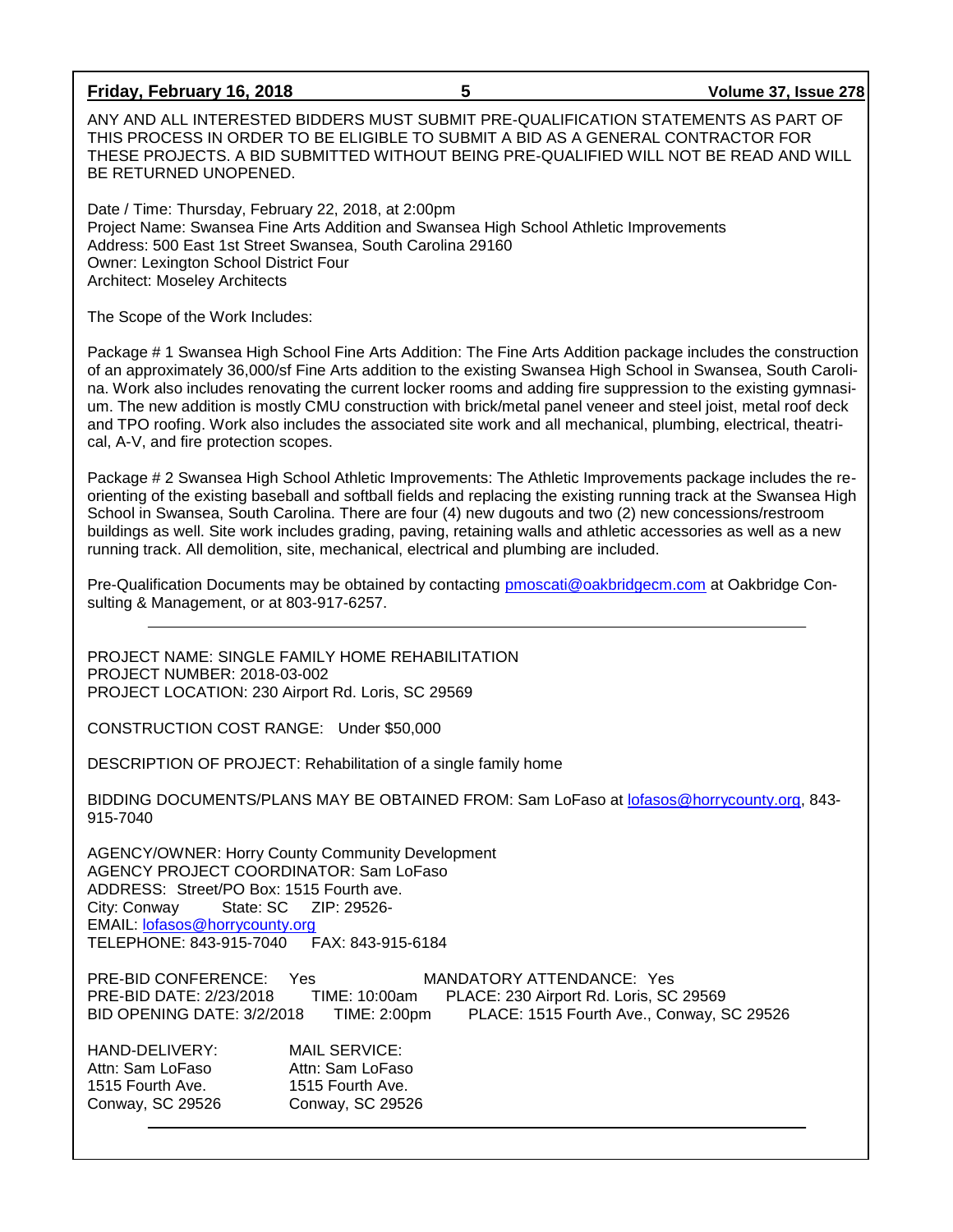#### **Friday, February 16, 2018 6 Volume 37, Issue 278**

PROJECT NAME: GREENWOOD COUNTY EMERGENCY COMMUNICATION'S GENERATOR REPLACEMENT PROJECT NUMBER: 13526.00 (A) PROJECT LOCATION: Greenwood County Courthouse, 528 Monument Street, Greenwood, SC

BID SECURITY REQUIRED? Yes PERFORMANCE BOND REQUIRED? Yes

PAYMENT BOND REQUIRED? Yes CONSTRUCTION COST RANGE: \$ 150,000-200,000

DESCRIPTION OF PROJECT: The work includes demolition of the existing generator and associated wiring and conduit and providing and installing new exterior generator, automatic transfer switch, manual transfer switch, panel, uninterruptible power supply (UPS), and associated wiring and conduit as indicated on the drawings and specification manual.

BIDDING DOCUMENTS/PLANS MAY BE OBTAINED FROM: Electronic bid documents can be obtained free by emailing Documents-GWD@davisfloyd.com

PLAN DEPOSIT AMOUNT: \$100.00 IS DEPOSIT REFUNDABLE No

IN ADDITION TO THE ABOVE OFFICIAL SOURCE(S), BIDDING DOCUMENTS/PLANS ARE ALSO AVAILABLE AT: Hard copies of the Bid Documents may be obtained with a written request to Davis & Floyd, Inc., Attn: Ms. Cheryl Adams, Post Office Drawer 428, Greenwood, South Carolina, 29648. Note: Bidders relying on copies of Bid Documents from any source other than Davis & Floyd, Inc. do so at their own risk.

ARCHITECT-ENGINEER NAME: Davis & Floyd, Inc. A-E CONTACT: Larry Meredith, P.E. A-E ADDRESS: Street/PO Box: PO Drawer 428 City: Greenwood State: SC ZIP: 29648- EMAIL: [lmeredit@davisfloyd.com](mailto:lmeredit@davisfloyd.com) TELEPHONE: 864-229-5211 FAX: 864-229-7844

AGENCY/OWNER: Greenwood County Courthouse AGENCY PROJECT COORDINATOR: Mr. Rett Templeton, Assistant County Engineer ADDRESS: Street/PO Box: 528 Monument Street, Room B-03 City: Greenwood State: SC ZIP: 29646- EMAIL: [rett.templeton@greenwoodsc.gov](mailto:rett.templeton@greenwoodsc.gov) TELEPHONE: 864-942-8556 FAX: 864-942-8580

PRE-BID CONFERENCE: Yes MANDATORY ATTENDANCE: No PRE-BID DATE: 2/27/2018 TIME: 10:00am PLACE: Rm. B-35, 528, Monument Street, Greenwood, SC BID OPENING DATE: 3/13/2018 TIME: 10:00am PLACE: Rm. B-35, 528, Monument Street, Greenwood, SC

HAND-DELIVERY: MAIL SERVICE: Attn: Mrs. Rossie Corwon, County Engineer Attn: Mrs. Rossie, County Engineer Room B-03, 528 Monument Street Room B-03, 528 Monument Street Greenwood, SC 29646 Greenwood, SC 29646

Project Name: OVERLAY & PATCHING OF SPANN RD. & DUNCAN RD. Project Number: ASP102-2018 Project Location: Saluda County

Bid Security, Performance Bond, and Payment Bond Required

Description of Project: The Saluda County Transportation Committee is seeking bids from qualified road paving contractors for specified 6" full depth patching, milling, resurfacing, and other items pertaining to this contract.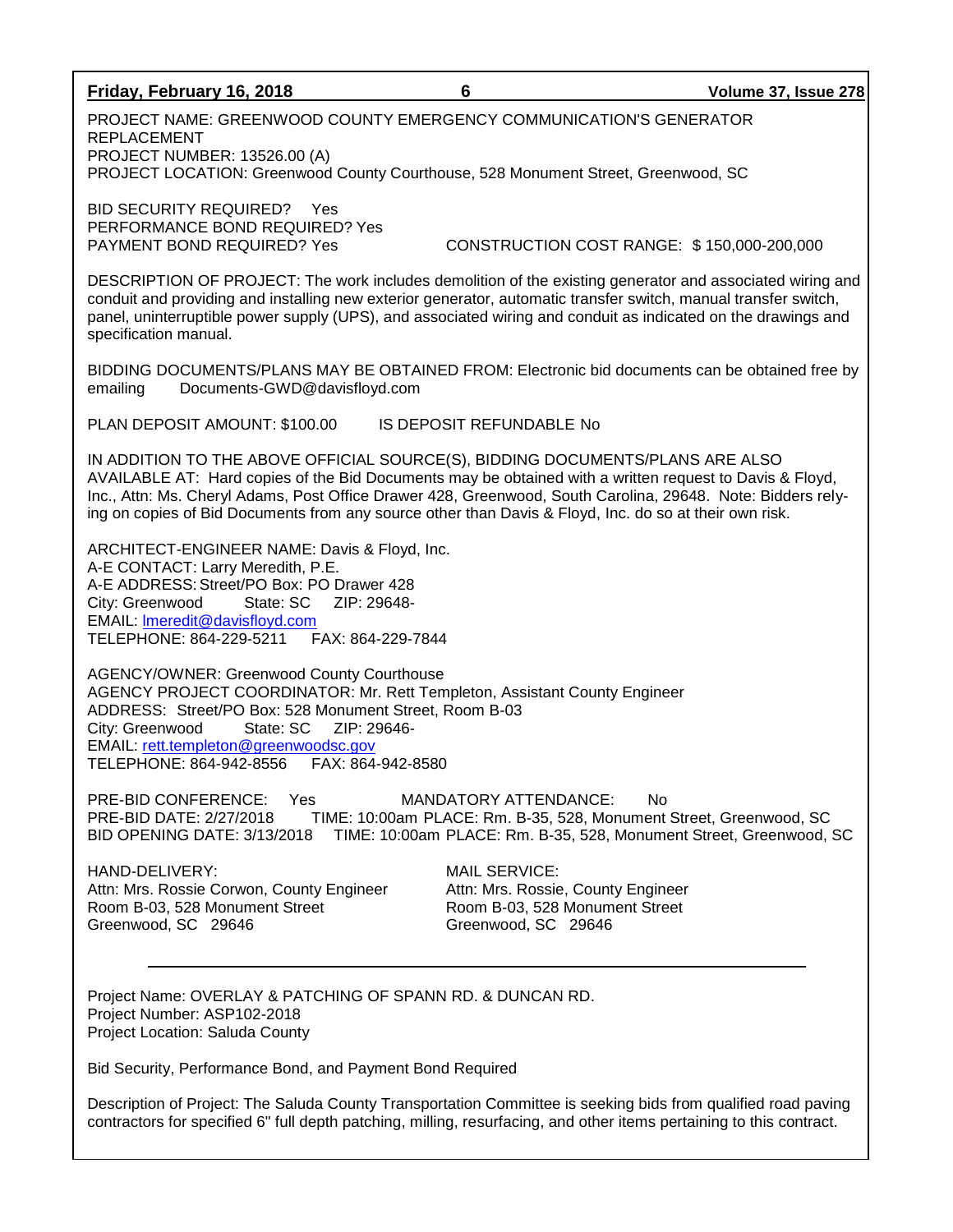#### **Friday, February 16, 2018 7 Volume 37, Issue 278**

Asphalt is to be S.C.D.O.T. approved from an S.C.D.O.T. approved plant, type C. All cleaning and brooming is the responsibility of the contractor.

Specifications and construction procedure as outlined in the S.C.D.O.T. "standard specifications for highway construction 2007 edition" shall apply to all contracts.

Prior to bidding a mandatory pre-bid conference will be held. At this time we will visit each road. Your company's quotation will not be considered unless you attend the pre-bid conference and all requested information is furnished. You must attend the pre-bid conference in order to submit a bid.

The bidder shall abide by and comply with the true intent of the specifications and not take advantage of any unintentional error or omission. The right is reserved to reject any and all bids, to waive technicalities, and to make an award as deemed in the best interest of the Saluda County Transportation Committee. The successful bidder must have a certified asphalt inspector on the job and must document the type of asphalt and square yards of asphalt applied. All work must meet SCDOT specifications.

Each bid must be accompanied by a certified check or bid bond, prepared on the form for bid bond attached or surety company's bid bond, duly executed by the bidder as principal and having as surety thereon a surety company licensed to do business in the State of South Carolina and listed in the latest issue of treasury circular 570 in the amount of five percent <5%> of the bid.

The successful bidder for this contract will be required to furnish a satisfactory performance bond and payment bond each in the amount of 100 percent of the bid. All roads are to carry a one <1> year warranty after completion date.

All listed quantities are approximate, to be field measured after completion of project. Completion date for this project is June 30th, 2018, a \$500.00 per day penalty is placed if work is not completed on time.

Please make checks for the plans payable to the Saluda County Transportation Committee. The Saluda County Transportation Committee has the right to reject any and all bids.

Plans May Be Obtained From: Mrs. Amanda Rowe 111 Law Enforcement Drive, Saluda, SC 29138 864-445- 2106

Pre-Bid Date/Time: February 27th, 2018 at 10:00am Place: Saluda County Multi-Complex Building 111 Law Enforcement Drive, Saluda, SC 29138

Bid Opening Date/Time: March 6th, 2018 at 10:00am Place: Saluda County Multi-Complex Building 111 Law Enforcement Drive, Saluda, SC 29138 Agency/Owner: Saluda County Transportation Committee for Saluda County School District #1 Name & Title of Agency Coordinator: Mr. Bobby Black, CTC Consultant/Engineer

- Address:
- Telephone: 864-993-6175
- Fax:

• E-mail:

Hand Deliver Bids To: 111 Law Enforcement Drive, Saluda, SC 29138 Mail Bids To: 111 Law Enforcement Drive, Saluda, SC 29138

PROJECT NAME: RENOVATIONS AT BAMBERG-EHRHARDT MIDDLE AND BAMBERG EHRHARDT- HIGH **SCHOOL** 

PROJECT LOCATION: Bamberg, South Carolina

DESCRIPTION OF PROJECT: HVAC and other Renovations to Bamberg-Ehrhardt Middle School and Bamberg-Ehrhardt High School.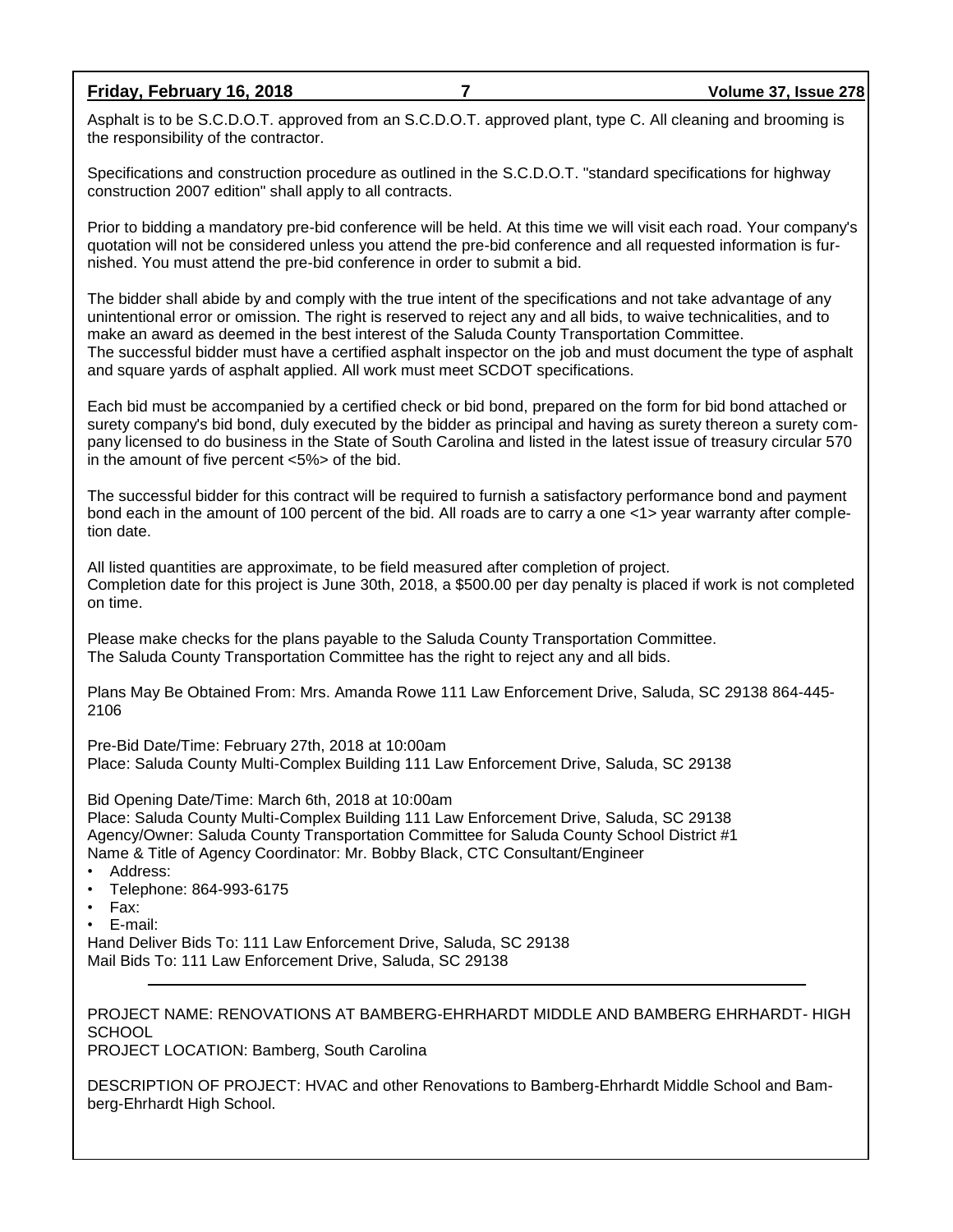#### **Friday, February 16, 2018 8 Volume 37, Issue 278**

DESCRIPTION OF PROFESSIONAL SERVICES ANTICIPATED FOR PROJECT: Architectural and Engineering

ANTICIPATED CONSTRUCTION COST RANGE: \$1,163,000.00

RESUME DEADLINE DATE: 02/28/2018 TIME: 2:00pm NUMBER OF COPIES: 3 Agency will not accepts submittals via email.

AGENCY/OWNER: Bamberg School District One AGENCY PROJECT COORDINATOR: Devon B. Furr TITLE: Finance Director ADDRESS: 3830 Faust Street, Bamberg, SC 29003 EMAIL: [Dblume@bamberg1.net](mailto:Dblume@bamberg1.net) TELEPHONE: 803-245-6648 FAX: 803-245-3056

# **Consultant / Professional**

## **CITY OF GEORGETOWN, SC**

The City of Georgetown is soliciting Statement of Qualifications (SOQs) for the following: PROJECT NAME: Legal Defense Services for Indigent Defendants PROJECT #: NA DATE OF ISSUE: Friday, February 16, 2018 DUE DATE: No later than 2:00pm, Thursday, March 8, 2018

Please click here to view the project documents on our website, [www.cogsc.com.](http://www.cogsc.com/)

# Equipment

**Description:** BASEBALL/SOFTBALL SCOREBOARDS **Solicitation No.:** 2018-031 **Delivery Point:** Irmo, SC 29063 **Submit Offer By:** 3/1/2018 2:00pm **Purchasing Entity:** School District Five of Lexington and Richland Counties, 1020 Dutch Fork Road, Irmo, SC 29063 **Buyer:** Lynda Robinson Lynda Robinson **Direct Inquiries To: Download Solicitation From:** [www.lexrich5.org/page/16458](http://www.lexrich5.org/page/16458) or email request to [D5bids@lexrich5.org](mailto:D5bids@lexrich5.org)

**Description:** AUDITORIUM PROJECTOR & LENS **Solicitation No.:** QT1805 **Delivery Point:** North Charleston, SC **Submit Offer By:** 2/28/2018 2:00pm **Purchasing Entity:** Charleston County School District **Buyer: Direct Inquiries To:** [raymond\\_jenkins@charleston.k12.sc.us](mailto:raymond_jenkins@charleston.k12.sc.us) or Fax: 843-566-1972 **Download Solicitation From:** <http://www.ccsdschools.com/cms/One.aspx?portalId=2973364&pageId=27429783>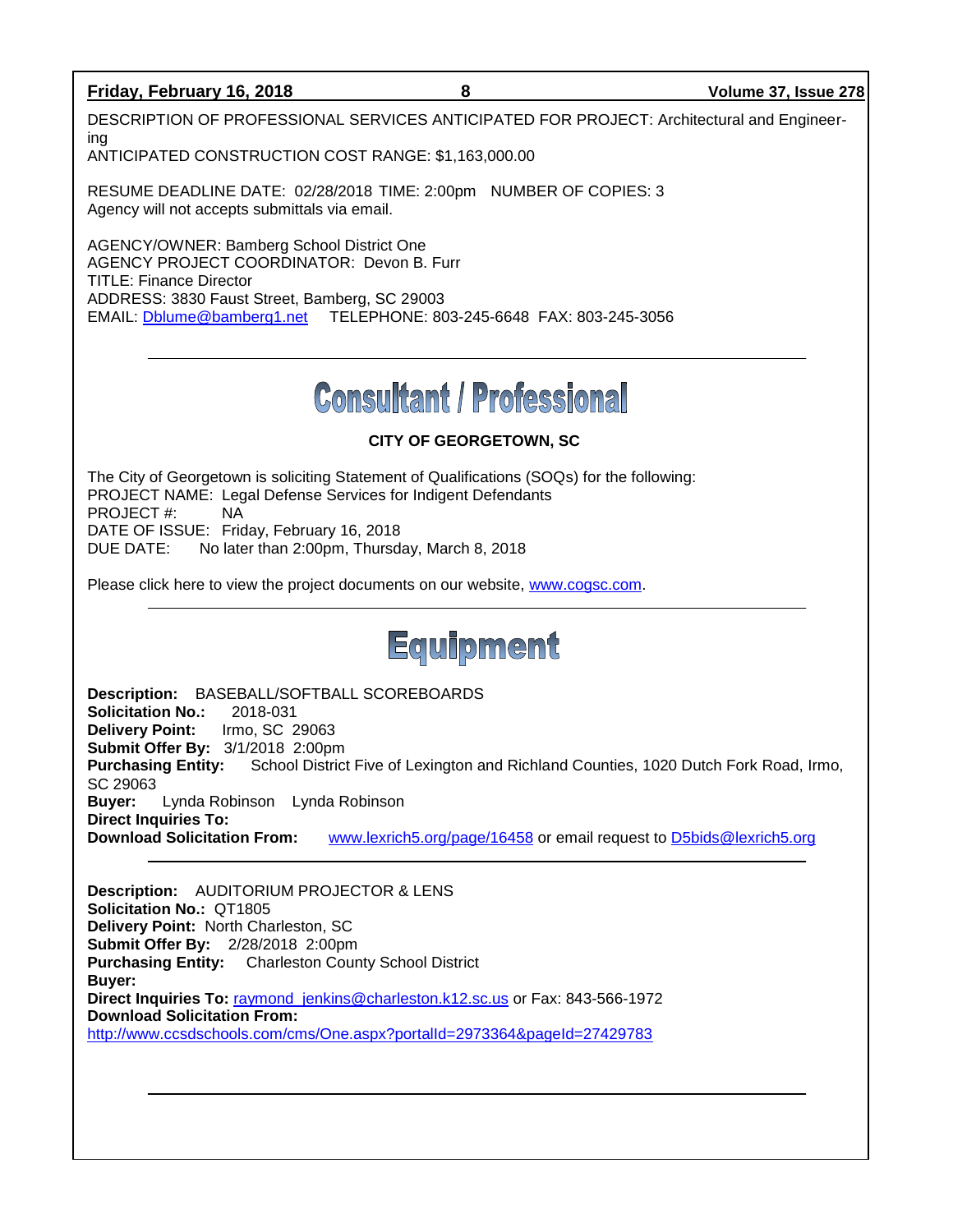#### **Friday, February 16, 2018 9 Volume 37, Issue 278**

**Description:** LECTURE HALL AND AUDITORIUM FURNITURE CONTRACT **Solicitation No.:** 98735500 **Delivery Point:** Clemson, SC **Submit Offer By:** 3/9/2018 2:00pm **Purchasing Entity:** Clemson University, Procurement and Business Services, Administrative Services Bldg.,108 Perimeter Rd., Clemson, SC 29634 **Buyer:** April Pitts864-656-1773, [apitts@clemson.edu](mailto:apitts@clemson.edu) **Download Solicitation From:** Online solicitations only. Solicitations can be viewed at <https://clemson.ionwave.net/CurrentSourcingEvents.aspx>

**Description:** ACYCLICA ROADTREND KIT **Solicitation No.:** 18-B008R **Delivery Point:** Charleston, SC **Submit Offer By:** 3/12/2018 12:00pm **Purchasing Entity:** City of Charleston 75 Calhoun Street, Ste. 3500, 29401 **Buyer:** Robin B. Robinson 843-724-7314, [robinsonr@charleston-sc.gov](mailto:robinsonr@charleston-sc.gov) **Download Solicitation From:** <http://www.charleston-sc.gov/Bids.aspx?CatID=17>

# **Information Technology**

**Description:** ADOBE AEM **Solicitation Number:** 5400014927 **Submit Offer By:** 03/06/2018 2:30pm **Purchasing Agency:** SC Department of Revenue **Buyer:** MATTHEW WARREN **Email:** [WarrenM@sctax.org](mailto:WarrenM@sctax.org) **Download Solicitation From:**  <http://webprod.cio.sc.gov/SCSolicitationWeb/solicitationAttachment.do?solicitnumber=5400014927>

#### **TOWN OF HILTON HEAD ISLAND -- REQUEST FOR PROPOSALS**

#### **ENTERPRISE STORMWATER ASSET MANAGEMENT SOFTWARE -- RFP 2018-06**

The Town of Hilton Head Island is soliciting sealed proposals from qualified vendors to provide the GIS based software to manage the Town's stormwater asset management processes. In particular, modules for service request management, work order management, asset/resource management, and dashboard reporting through ArcGIS Online are required.

Sealed proposals are due by 1:00pm, March 12, 2018. Three (3) hard copies of the response and a CD containing a digital version in PDF format shall be included. All proposals should be clearly marked "RFP 2018-06 Enterprise Stormwater Asset Management Software." Proposals must address all the issues reflected in the attached requirements document/questionnaire and the proposal price summary attachment to be considered responsive.

Sealed proposals should be hand carried or delivered by traceable means to the following address:

Town of Hilton Head Island Attn: Jeff Netzinger, Assistant Town Engineer/Storm Water Manager One Town Center Court Hilton Head Island, SC 29928

The pricing data reflected in your proposal must be good through December 31, 2018.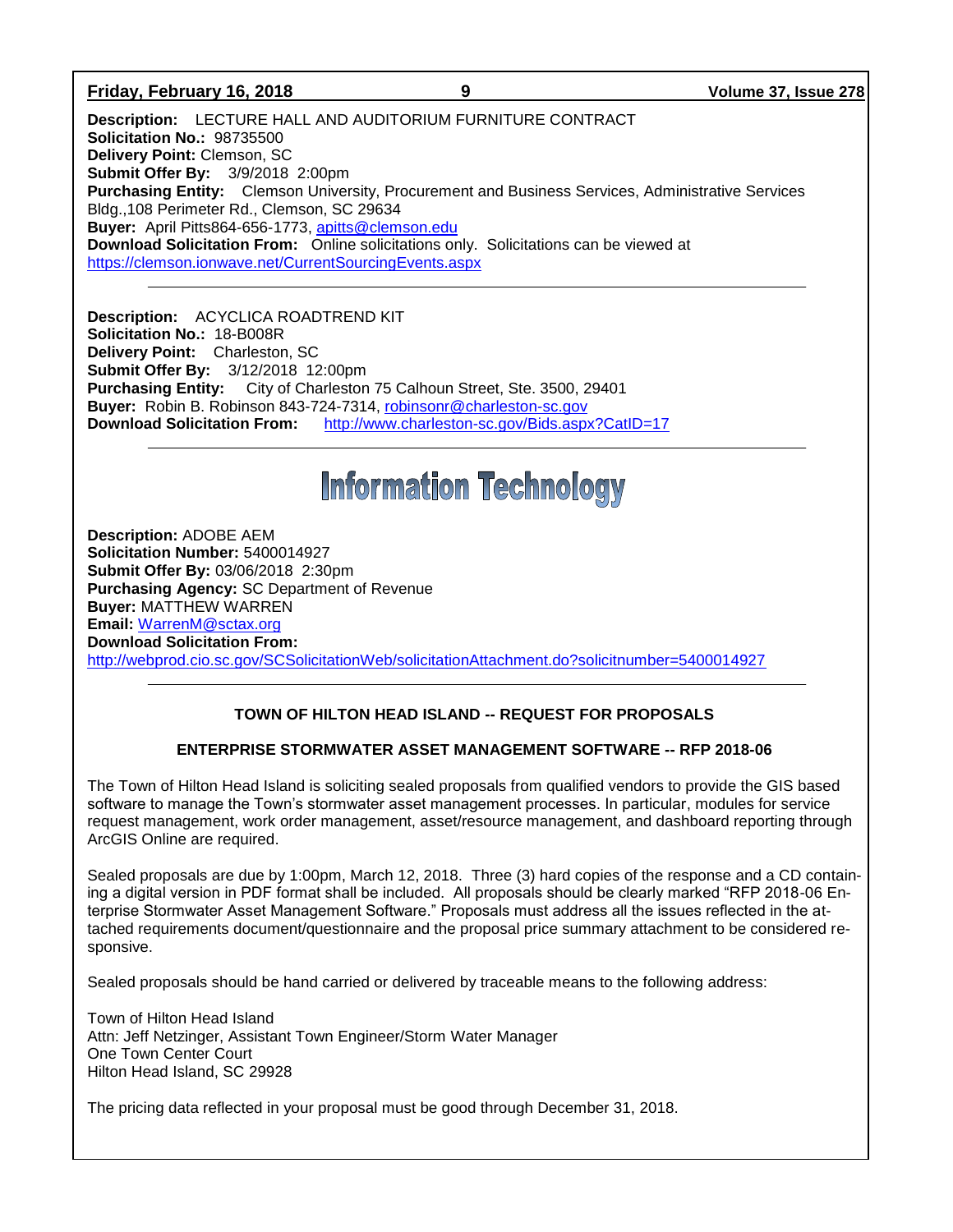#### **Friday, February 16, 2018 10 Volume 37, Issue 278**

The Town reserves the right to accept or reject any or all proposals received as a result of this request for proposals or to negotiate with all qualified offerors, or to cancel in part or in its entirety this request for proposals if it is in the Town's best interest to do so.

This solicitation does not commit the Town to award a contract or to pay for any costs incurred in the preparation of your proposal or to procure or contract for any goods or services.

Your proposal must be signed by an official of your company authorized to commit to and enter into a formal contract for goods and services.

The Town does not discriminate on the basis of race, color, national origin, sex, religion, age or disability in employment or in the provision of goods and services.

#### **REQUEST FOR QUOTES -- REPLACEMENT OF (1) ONE 20KVA UPS UNIT**

#### **RFQ FY18-0223**

Orangeburg County Emergency Services is requesting quotes for the Replacement of (1) one 20KVA UPS Unit. The request for quote document and other information can be found on the website at [www.orangeburgcounty.org](http://www.orangeburgcounty.org/) under the Procurement Link as FY18-0223.

Quotes are due February 23, 2018 by 11:00am at the Procurement Office 1437 Amelia Street, Basement Floor, Orangeburg, SC 29116 or PO Box 9000, Orangeburg, SC. No late quotes will be accepted. Orangeburg County has the right to accept or reject any or all quotes.

Description: Core Switch Upgrade

Solicitation (RFP) Number: Spartanburg County School District 2 RFP# 1814

FCC Form 470 Number: 180026025

Response Delivery Address: Spartanburg County School District 2 ATTN: Kacey Austin 3231 Old Furnace Road Chesnee, SC 29323

PPSL Due/Opening Date/Time: Wednesday, March 14th, 2018, 2:00pm

Request RFP from: [2018SPA2@District.us.com](mailto:2018SPA2@District.us.com)

Special Instructions: Vendor Must Reference the Solicitation Number and/or FCC Form 470 # to which they are seeking information for.

In accordance with the instructions listed within the RFP, "Offerors are hereby cautioned to limit any communications with the District to the email address named below. Any attempt to circumvent the RFP process by contacting personnel at this institution could result in the disqualification of the Offeror. Any questions regarding this RFP should be in writing VIA EMAIL, to RFP# 1814 (2018SPA2@District.us.com).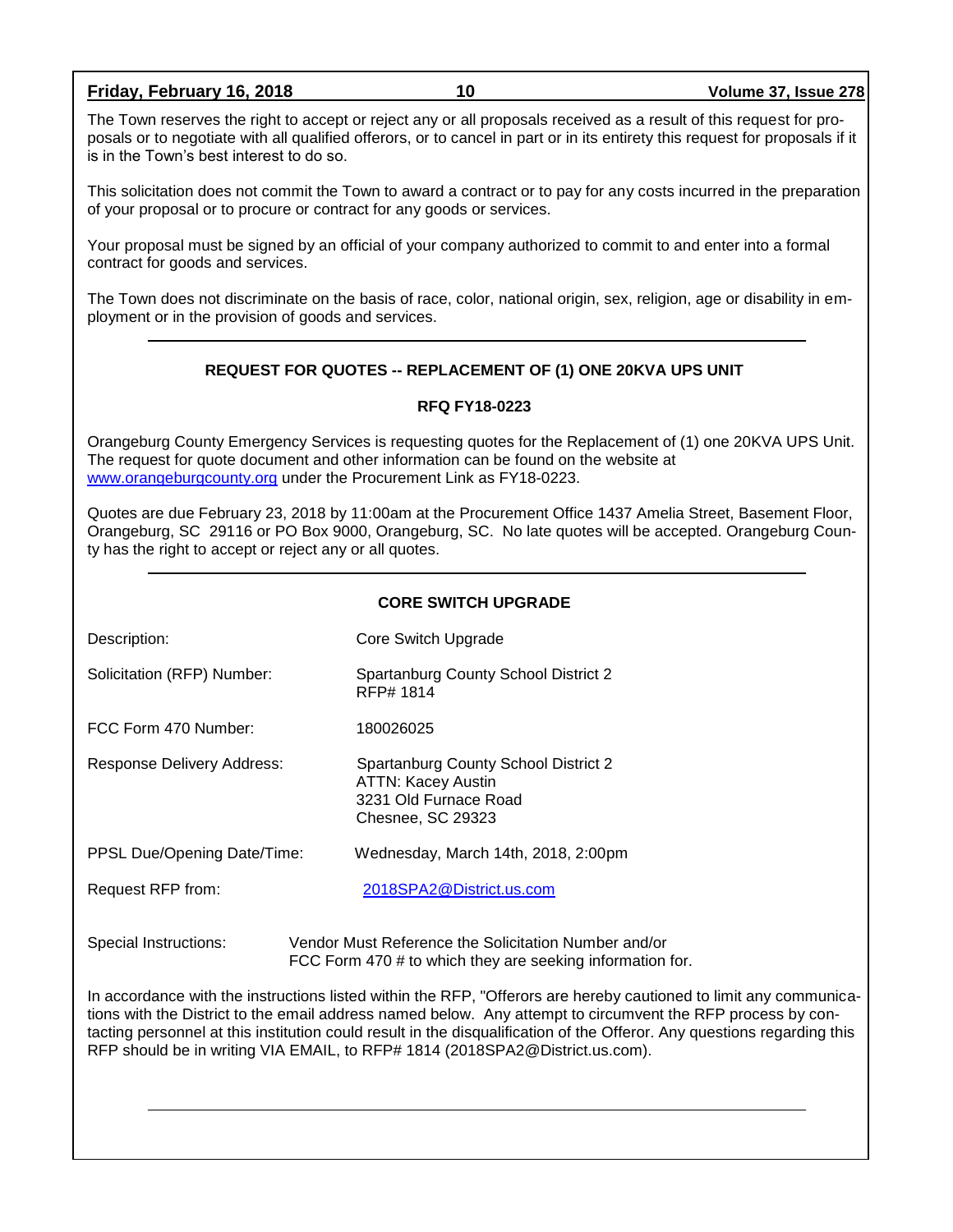| Friday, February 16, 2018                                                                                                                                                                                                                                                                                                                                                                                                                                     | 11                                                                                                                | Volume 37, Issue 278 |  |  |  |
|---------------------------------------------------------------------------------------------------------------------------------------------------------------------------------------------------------------------------------------------------------------------------------------------------------------------------------------------------------------------------------------------------------------------------------------------------------------|-------------------------------------------------------------------------------------------------------------------|----------------------|--|--|--|
| <b>WIRELESS ACCESS POINTS</b>                                                                                                                                                                                                                                                                                                                                                                                                                                 |                                                                                                                   |                      |  |  |  |
| Description:                                                                                                                                                                                                                                                                                                                                                                                                                                                  | <b>Wireless Access Points</b>                                                                                     |                      |  |  |  |
| Solicitation (RFP) Number:<br>FCC Form 470 Number:                                                                                                                                                                                                                                                                                                                                                                                                            | LAURENS55-2018-001<br>180026276                                                                                   |                      |  |  |  |
| Response Delivery Address:                                                                                                                                                                                                                                                                                                                                                                                                                                    | Laurens County School District 55<br><b>District Office</b><br>301 Hillcrest Drive<br>Laurens, SC 29360           |                      |  |  |  |
| PPSL Due/Opening Date/Time:                                                                                                                                                                                                                                                                                                                                                                                                                                   | Wednesday, March 14th, 2018, 2:00pm                                                                               |                      |  |  |  |
| Request RFP from:                                                                                                                                                                                                                                                                                                                                                                                                                                             | 2018LAURENS55@District.us.com                                                                                     |                      |  |  |  |
| Special Instructions:                                                                                                                                                                                                                                                                                                                                                                                                                                         | Vendor Must Reference the Solicitation Number and/or<br>FCC Form 470 # to which they are seeking information for. |                      |  |  |  |
| In accordance with the instructions listed within the RFP, "Offerors are hereby cautioned to limit any communica-<br>tions with the District to the email address named below. Any attempt to circumvent the RFP process by con-<br>tacting personnel at this institution could result in the disqualification of the Offeror. Any questions regarding this<br>RFP should be in writing VIA EMAIL, to RFP LAURENS55-2018-001 (2018LAURENS55@district.us.com). |                                                                                                                   |                      |  |  |  |
| <b>SMARTNET SOLICITATION</b>                                                                                                                                                                                                                                                                                                                                                                                                                                  |                                                                                                                   |                      |  |  |  |
| Description:                                                                                                                                                                                                                                                                                                                                                                                                                                                  | Sumter School District, Smartnet Solicitation                                                                     |                      |  |  |  |
| Solicitation Identifier:<br>FCC Form 470 Number:                                                                                                                                                                                                                                                                                                                                                                                                              | SUMTER-2018-002<br>180026309                                                                                      |                      |  |  |  |
| Response Delivery:                                                                                                                                                                                                                                                                                                                                                                                                                                            | MUST BE SUBMITTED BY EMAIL TO 2018SUMTER@DISTRICT.US.COM.                                                         |                      |  |  |  |
| PPSL Due/Opening Date/Time:                                                                                                                                                                                                                                                                                                                                                                                                                                   | Wednesday, March 14th, 2018, 2:00pm                                                                               |                      |  |  |  |
| <b>Request Solicitation from:</b>                                                                                                                                                                                                                                                                                                                                                                                                                             | 2018SUMTER@District.us.com                                                                                        |                      |  |  |  |
| Download Solicitation from:<br>https://data.usac.org/publicreports/Forms/Form470Rfp/Index                                                                                                                                                                                                                                                                                                                                                                     | Search FCC Form 470 number 180026309 at:                                                                          |                      |  |  |  |
| Vendor Must Reference the Solicitation Number and/or FCC Form 470 # to which<br>Special Instructions:<br>they are seeking information for. The subject line MUST reference "SUMTER-2018-002 SMARTNET."                                                                                                                                                                                                                                                        |                                                                                                                   |                      |  |  |  |
| In accordance with the instructions listed within the FCC Form 470, "ANY QUESTIONS REGARDING THIS<br>PROCUREMENT MUST BE SUBMITTED IN WRITING, BY EMAIL, TO 2018SUMTER@DISTRICT.US.COM.<br>ATTEMPTS TO CIRCUMVENT THIS PROCESS, BY CONTACTING DISTRICT PERSONNEL DIRECTLY<br>COULD DISQUALIFY A BIDDER FROM THIS PROCUREMENT."                                                                                                                                |                                                                                                                   |                      |  |  |  |
| <b>WIRELESS ACCESS POINTS</b>                                                                                                                                                                                                                                                                                                                                                                                                                                 |                                                                                                                   |                      |  |  |  |
| Description:                                                                                                                                                                                                                                                                                                                                                                                                                                                  | <b>Wireless Access Points</b>                                                                                     |                      |  |  |  |
| Solicitation (RFP) Number:                                                                                                                                                                                                                                                                                                                                                                                                                                    | RFP# LCSD-2018-001                                                                                                |                      |  |  |  |
| FCC Form 470 Number:                                                                                                                                                                                                                                                                                                                                                                                                                                          | 180026698                                                                                                         |                      |  |  |  |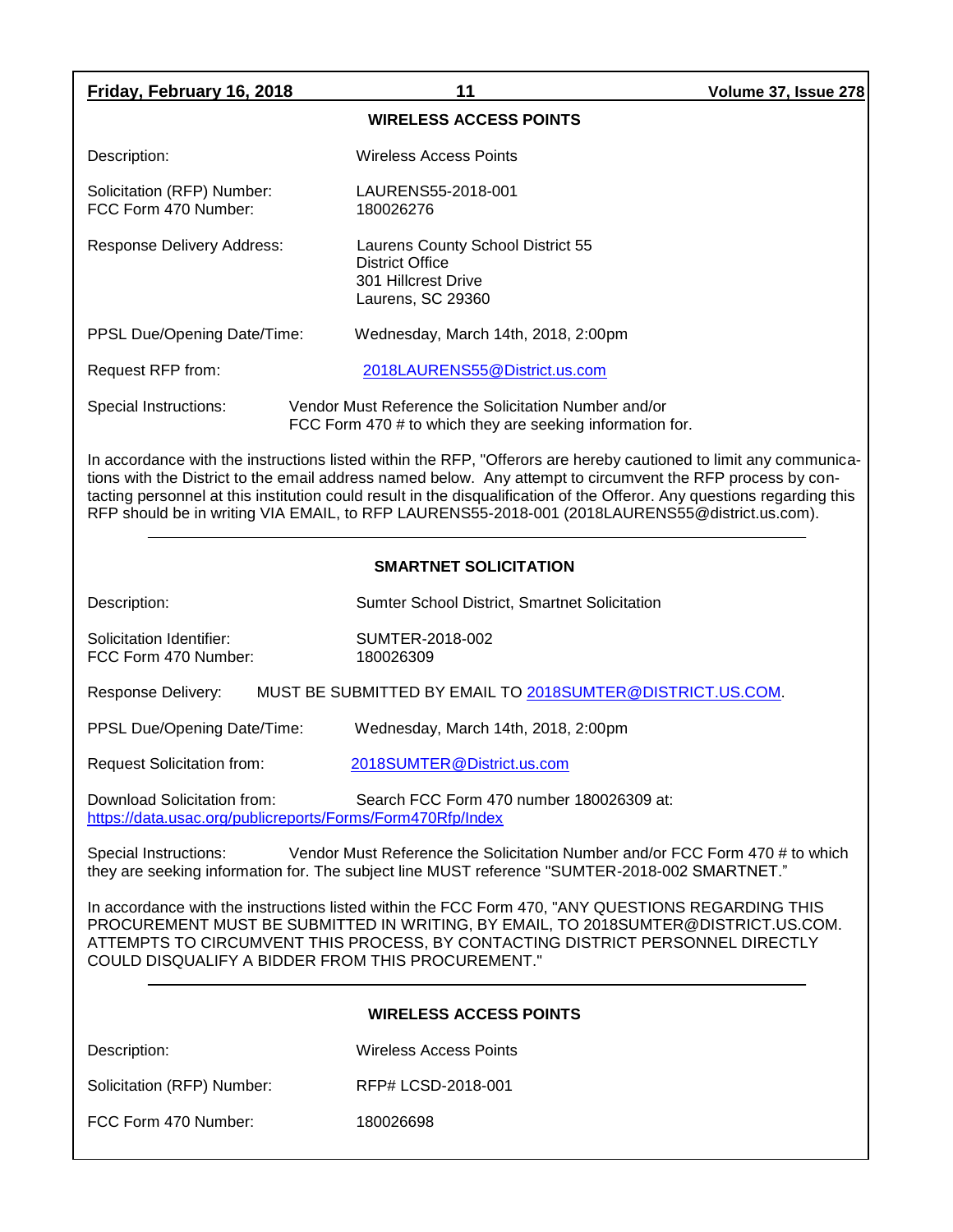| Friday, February 16, 2018                                                                                                                                                                                                                                                             | 12                                                                                                                                                                                                                                                                                                                                                                                                                                                        | Volume 37, Issue 278 |  |  |
|---------------------------------------------------------------------------------------------------------------------------------------------------------------------------------------------------------------------------------------------------------------------------------------|-----------------------------------------------------------------------------------------------------------------------------------------------------------------------------------------------------------------------------------------------------------------------------------------------------------------------------------------------------------------------------------------------------------------------------------------------------------|----------------------|--|--|
| <b>Response Delivery Address:</b>                                                                                                                                                                                                                                                     | <b>Lancaster County School District</b><br><b>ATTN: Lydia Quinn</b><br>300 S. Catawba Street<br>Lancaster, SC 29720                                                                                                                                                                                                                                                                                                                                       |                      |  |  |
| PPSL Due/Opening Date/Time:                                                                                                                                                                                                                                                           | Thursday, March 15th, 2018, 2:00pm                                                                                                                                                                                                                                                                                                                                                                                                                        |                      |  |  |
| Request RFP from:                                                                                                                                                                                                                                                                     | 2018LANCASTER@District.us.com                                                                                                                                                                                                                                                                                                                                                                                                                             |                      |  |  |
| Special Instructions:                                                                                                                                                                                                                                                                 | Vendor Must Reference the Solicitation Number and/or<br>FCC Form 470 # to which they are seeking information for.                                                                                                                                                                                                                                                                                                                                         |                      |  |  |
|                                                                                                                                                                                                                                                                                       | In accordance with the instructions listed within the RFP, "Offerors are hereby cautioned to limit any communica-<br>tions with the District to the email address named below. Any attempt to circumvent the RFP process by con-<br>tacting personnel at this institution could result in the disqualification of the Offeror. Any questions regarding this<br>RFP should be in writing VIA EMAIL, to RFP# LCSD-2018-001 (2018LANCASTER@District.us.com). |                      |  |  |
| <b>BHP WLAN</b>                                                                                                                                                                                                                                                                       |                                                                                                                                                                                                                                                                                                                                                                                                                                                           |                      |  |  |
| Description:                                                                                                                                                                                                                                                                          | <b>BHP WLAN</b>                                                                                                                                                                                                                                                                                                                                                                                                                                           |                      |  |  |
| Solicitation (RFP) Number:<br>FCC Form 470 Number:                                                                                                                                                                                                                                    | ADS2-2018-001<br>180026638                                                                                                                                                                                                                                                                                                                                                                                                                                |                      |  |  |
| Response Delivery Address:                                                                                                                                                                                                                                                            | Anderson County School District 2<br>Attn: Terri Martin<br>10990 Belton-Honea Path Highway<br>Honea Path, SC 29654                                                                                                                                                                                                                                                                                                                                        |                      |  |  |
| PPSL Due/Opening Date/Time:                                                                                                                                                                                                                                                           | Thursday, March 15th, 2018, 2:00pm                                                                                                                                                                                                                                                                                                                                                                                                                        |                      |  |  |
| Request RFP from:                                                                                                                                                                                                                                                                     | 2018ANDERSON2@District.us.com                                                                                                                                                                                                                                                                                                                                                                                                                             |                      |  |  |
| Special Instructions:                                                                                                                                                                                                                                                                 | Vendor Must Reference the Solicitation Number and/or<br>FCC Form 470 # to which they are seeking information for.                                                                                                                                                                                                                                                                                                                                         |                      |  |  |
|                                                                                                                                                                                                                                                                                       | In accordance with the instructions listed within the RFP, "Offerors are hereby cautioned to limit any communica-<br>tions with the District to the email address named below. Any attempt to circumvent the RFP process by con-<br>tacting personnel at this institution could result in the disqualification of the Offeror. Any questions regarding this<br>RFP should be in writing VIA EMAIL, to RFP ADS2-2018-001 (2018ANDERSON2@District.us.com).  |                      |  |  |
| <b>Description:</b><br>Solicitation No.: 1718-29RS<br>Delivery Point: 1718-29RS<br>Submit Offer By: 03/06/2018 2:30pm<br>Purchasing Entity: Horry County Schools 335 Four Mile Road<br><b>Conway, SC 29526</b><br>Download Solicitation From: http://apps.hcs.k12.sc.us/apps/protrac/ | TIME AND ATTENDANCE MANAGEMENT SOLUTION<br>Buyer: Robin Strickland, 843-488-6893, rstrickland@horrycountyschools.net                                                                                                                                                                                                                                                                                                                                      |                      |  |  |
|                                                                                                                                                                                                                                                                                       |                                                                                                                                                                                                                                                                                                                                                                                                                                                           |                      |  |  |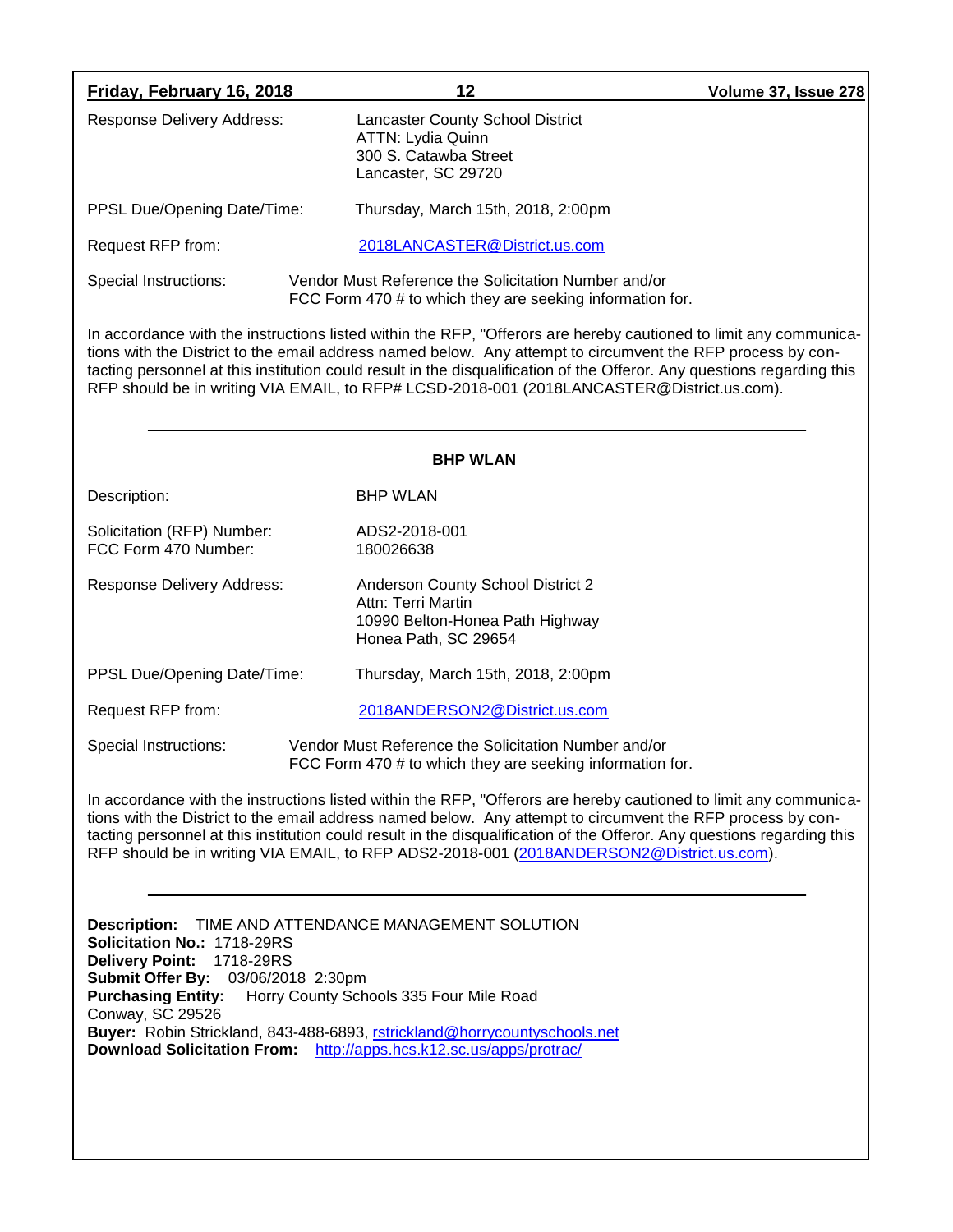**Friday, February 16, 2018 13 Volume 37, Issue 278**

# **Minor Construction <\$50,000**

**Description:** AIKEN COUNTY GOVERNMENT is soliciting sealed bids for a ten (10) ton Carrier split unit heat pump for Aiken County Department of Social Services (DSS) located at 1410 Park Avenue SE, Aiken SC 29801. **Solicitation No.:** 18-15-B

**Delivery Point:** Aiken County Department of Social Services, 1410 Park Avenue SE, Aiken, SC 29801 **Pre-bid Conf.:** Mandatory. 3/1/2018 10:00am 1410 Park Avenue SE, Aiken SC 29801

**Submit Offer By:** 3/13/2018 3:00pm Aiken County Procurement Department, 1930 University Parkway, Suite 3201, Aiken SC 29801

**Purchasing Entity:** Aiken County Government, Procurement Department, 1930 University Parkway, Suite #3201, Aiken SC 29803-2833

**Buyer:** Sharon Lyles, Chief Buyer, 803-642-1540 / [procurement@aikencountysc.gov](mailto:procurement@aikencountysc.gov) 

**Download Solicitation From:** [procurement@aikencountysc.gov](mailto:procurement@aikencountysc.gov) before 5:00pm, March 5, 2018. The Questions and Answers (Q&A) will be posted to the Aiken County website before 5:00pm, March 7, 2018. <https://www.aikencountysc.gov/Depts/PRC/PRCmain.php> . Phone calls will not be accepted.



**Description:** ROAD DUST CONTROL - LEXINGTON COUNTY **Solicitation Number:** 5400015067 **Submit Offer By:** 03/22/2018 2:30pm **Purchasing Agency:** SCDOT Procurement Office 955 Park Street Room 101 Columbia, SC 29201-3959 **Buyer:** EMMETT KIRWAN **Email:** [KirwanEI@scdot.org](mailto:KirwanEI@scdot.org) **Download Solicitation From:**  <http://webprod.cio.sc.gov/SCSolicitationWeb/solicitationAttachment.do?solicitnumber=5400015067>

**Description:** BEST VALUE BIDS FOR UNIFORMS AND DUST MOPS **Solicitation No.:** 1718-017 **Delivery Point:** Duncan, SC **Submit Offer By:** 3/7/2018 10:00am **Purchasing Entity:** Spartanburg School District Five **Buyer:** Barry Reese 864-949-7628, [barry.reese@spart5.net](mailto:barry.reese@spart5.net) **Download Solicitation From:** [www.spart5.net/procurement/solicitations](http://www.spart5.net/procurement/solicitations)

## **FY18 MUNICIPAL LEASE/PURCHASE FINANCING FOR VEHICLES & HEAVY EQUIPMENT**

The Georgetown County, South Carolina Finance Department is seeking proposals for BANK QUALIFIED RATES on Municipal Lease Purchase financing for replacement vehicles and heavy equipment for various county departments. A summary of the equipment to be purchased and financed is outlined within the bid document. Bid documents and requirements are available on-line at [www.gtcounty.org,](http://www.gtcounty.org/) select "Bid Opportunities" from the Quick Links box on the home page.

Solicitation Number: 18-019

Site Visit: None

Delivery Point: Various locations throughout Georgetown County, SC.

Opening Date/Time: Wednesday, March 7, 2018 at 3:00pm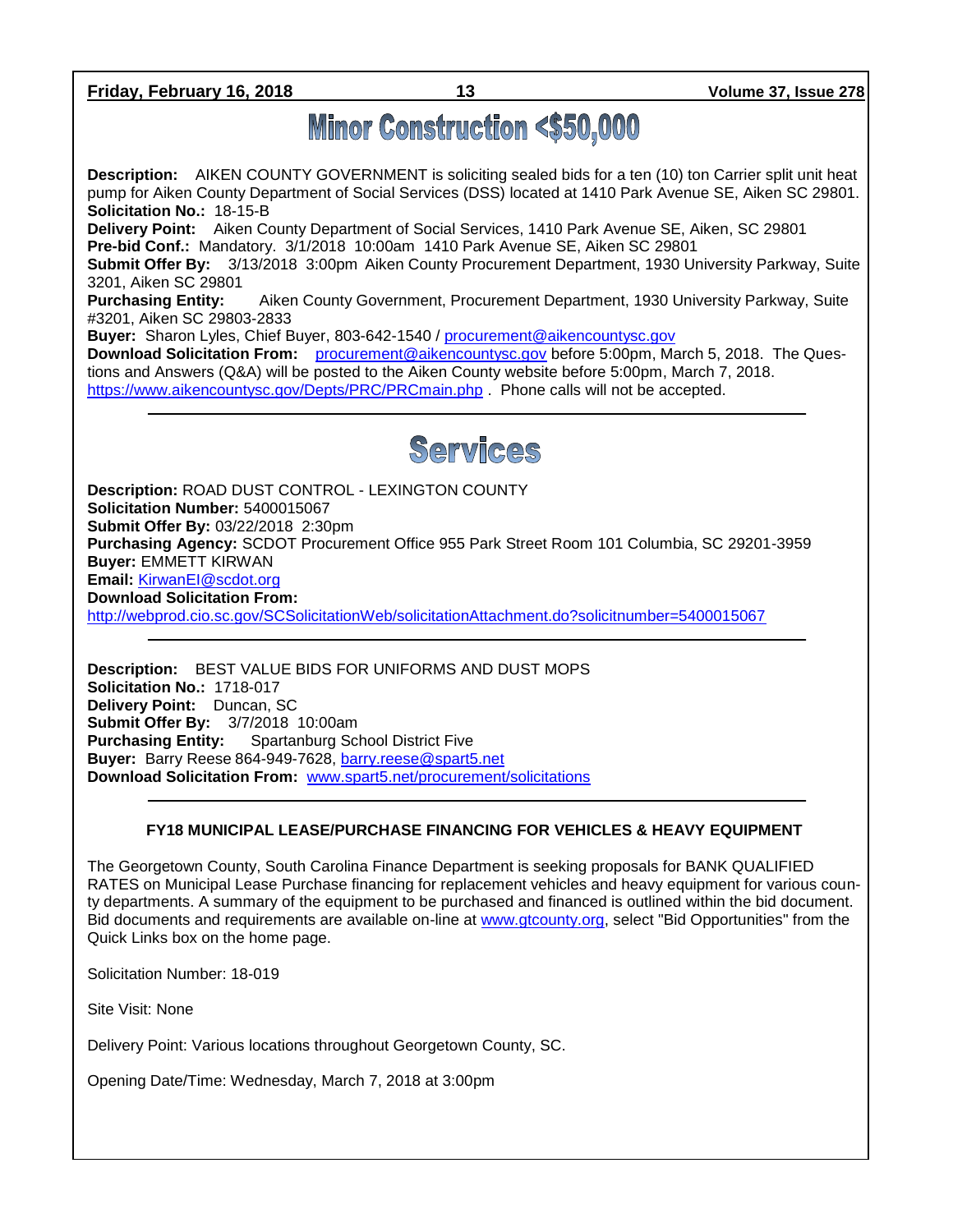#### **Friday, February 16, 2018 14 Volume 37, Issue 278**

Location: Georgetown County Old Courthouse, Suite 239, (Purchasing Conference Room), 129 Screven Street, Georgetown, SC 29440.

Direct Inquiries To: Written questions and requests for clarification will be answered by published addendum to all registered parties. Please send to: Nancy Silver, Senior Buyer via Fax: 843-545-3500, or e-mail: [purch@gtcounty.org](mailto:purch@gtcounty.org)

Buyer: Nancy Silver, Telephone: 843-545-3076

#### **INVITATION FOR BIDS -- CP 1804--2018 TENNIS AND BASKETBALL RESURFACINGS**

The City of Charleston Department of Parks is soliciting bids from interested contractors for CP1804 2018 TENNIS AND BASKETBALL RESURFACINGS. The Scope of Work for this project is the complete rebuilding of the basketball court at Deming Park, including new fencing, and goal systems. Improvements to the Forest Park Basketball Courts, Forest Park Tennis Courts, and six Tennis Courts at the Charleston Tennis Center including crack repairs, resurfacing, and restriping.

There is not a mandatory pre-bid meeting for this project, however all interested bidders are Encouraged to contact the project manager to arrange visits to the sites. Failure to visit the sites prior to bid is not justification for subsequent changes in scope. Bid security in the amount of 5% of the bid is required. 100% Performance and Payment Bonds will be required of successful bidder.

Interested Contractors may obtain a copy of the bid package on the City of Charleston's BidLine <http://www.charleston-sc.gov/Bids.aspx?CatID=18> or by contacting the Project Manager. Contract documents will be available on or after 2/19/2018

Sealed bids will be received until Thursday, March 8th, 2018 at 2:00pm, Conference Room A, 823 Meeting Street, Charleston, SC 29403, at which time they will be publicly opened. All bidders are encouraged to attend.

Interested parties please contact Ed Boinest, Dept. of Parks / Capital Projects 823 Meeting Street Charleston, SC 29403 843-579-7552 or email at [boineste@charleston-sc.gov](mailto:boineste@charleston-sc.gov)

**Description:** BICYCLE SHARROW MARKINGS **Solicitation No.:** 18-B007R **Delivery Point:** Charleston, SC **Submit Offer By:** 3/6/2018 12:00pm **Purchasing Entity:** City of Charleston 75 Calhoun Street, Ste. 3500, 29401 **Buyer:** Robin B. Robinson, 843-724-7314, [robinsonr@charleston-sc.gov](mailto:robinsonr@charleston-sc.gov) **Download Solicitation From:** <http://www.charleston-sc.gov/Bids.aspx?CatID=17>

**Description:** JANITORIAL SERVICES - SC INLAND PORT, DILLON SC **Solicitation No.:** JA022018 **Delivery Point:** SC PORTS AUTHORITY, DILLON, SC Pre-bid proposal: Mandatory. RSVP DEADLINE 3:00pm 2/26/18 TO [MBARNA@SCSPA.COM](mailto:MBARNA@SCSPA.COM) **Submit Offer By:** 3/8/2018 3:00pm **Purchasing Entity:** SC PORTS AUTHORITY, 838 MORRISON DR. CHARLESTON SC 29403 **Buyer:** 843-577-8111 [MBARNA@SCSPA.COM](mailto:MBARNA@SCSPA.COM) **Download Solicitation From:** <http://www.scspa.com/resources/legal-notices/> SC PORTS AUTHORITY IS SEEKING PROPOSALS FOR JANITORIAL SERVICES AT THE INLAND PORT IN DILLON SC.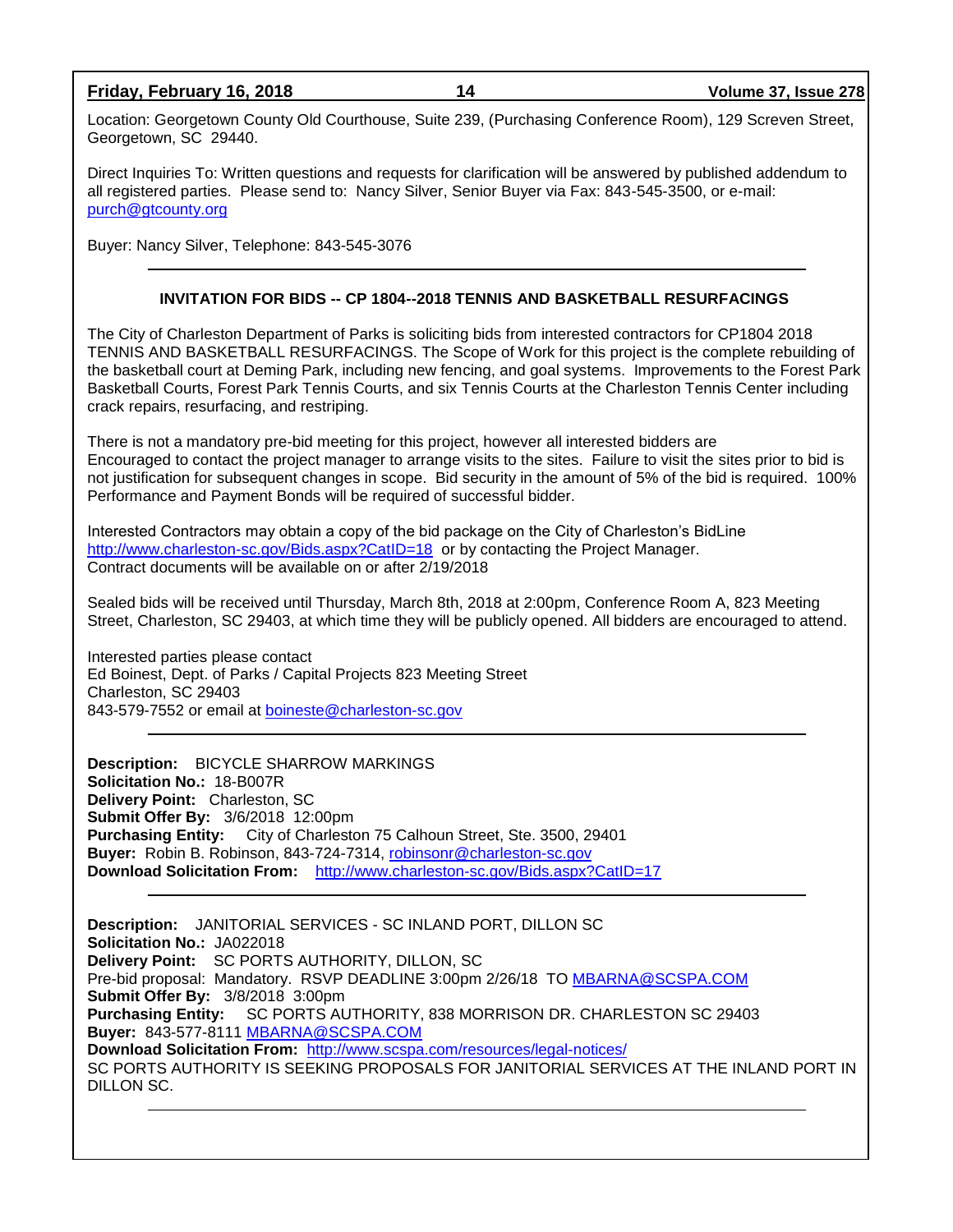#### **Friday, February 16, 2018 15 Volume 37, Issue 278**

**Description:** THE CITADEL is in search of a contract photographer to supplement the college's visual communications and a contract video production company to supplement the college's existing visual communications office. This is a one-year contract with 4 additional one-year options. **Solicitation No.:** BID3153-KP-03/30/2018 **Delivery Point:** The Citadel, Procurement, Central Warehouse, 171 Moultrie Street, Charleston, SC 29409 **Submit Offer By:** 3/30/2018 3:00pm **Purchasing Entity:** The Citadel, Procurement, Central Supply Warehouse, 171 Moultrie Street, Charleston, SC 29409 **Buyer:** Karen Pressley, CPPB, [Pressleyk1@citadel.edu](mailto:Pressleyk1@citadel.edu) **Download Solicitation From:** <https://www.publicpurchase.com/gems/register/vendor/register?actionbtn=Register> **Supplies Description:** 14-12-24 FERTILIZER TO BE DELIVERED **Solicitation Number:** 5400015092 **Submit Offer By:** 03/06/2018 10:00am **Purchasing Agency:** SC Department of Natural Resources 1000 Assembly Street, Room 142 Columbia, SC 29201 **Buyer:** ANDREA BOWMAN **Email:** [bowmana@dnr.sc.gov](mailto:bowmana@dnr.sc.gov) **Phone:** 803-734-3933 **Download Solicitation From:**  <http://webprod.cio.sc.gov/SCSolicitationWeb/solicitationAttachment.do?solicitnumber=5400015092> **Description:** PROVIDE AND SPREAD PRE-EMERGENT FERTILIZER **Solicitation No.:** CCU-9300213 **Delivery Point:** Conway, SC **Submit Offer By:** 3/1/2018 2:00pm **Purchasing Entity:** Coastal Carolina University, Procurement Services, PO Box 261954, Conway, SC 29528-6054 **Buyer:** Wanda B. Lewis 843-349-2162 **Download Solicitation From:** <https://bids.sciquest.com/apps/Router/PublicEvent?CustomerOrg=CoastalCarolina> **Description:** HVAC TRAINING DEVICES **Solicitation Number:** 5400015028 **Submit Offer By:** 02/26/2018 10:00am **Purchasing Agency:** SC Department of Corrections 4420 Broad River Road Columbia, SC 29210 **Buyer:** MEGAN LEATH **Email:** [leath.megan@doc.sc.gov](mailto:leath.megan@doc.sc.gov) **Download Solicitation From:**  <http://webprod.cio.sc.gov/SCSolicitationWeb/solicitationAttachment.do?solicitnumber=5400015028> **Description:** TREMCO, STAR HEADLIGHT & ACCESSORIES **Solicitation Number:** 5400015093 **Submit Offer By:** 03/01/2018 2:00pm **Purchasing Agency:** SC Department of Public Safety 10311 Wilson Boulevard, D-1 Blythewood, SC 29016 **Buyer:** DELORIS SWEEPER **Email:** [delorissweeper@scdps.gov](mailto:delorissweeper@scdps.gov) **Download Solicitation From:**  <http://webprod.cio.sc.gov/SCSolicitationWeb/solicitationAttachment.do?solicitnumber=5400015093>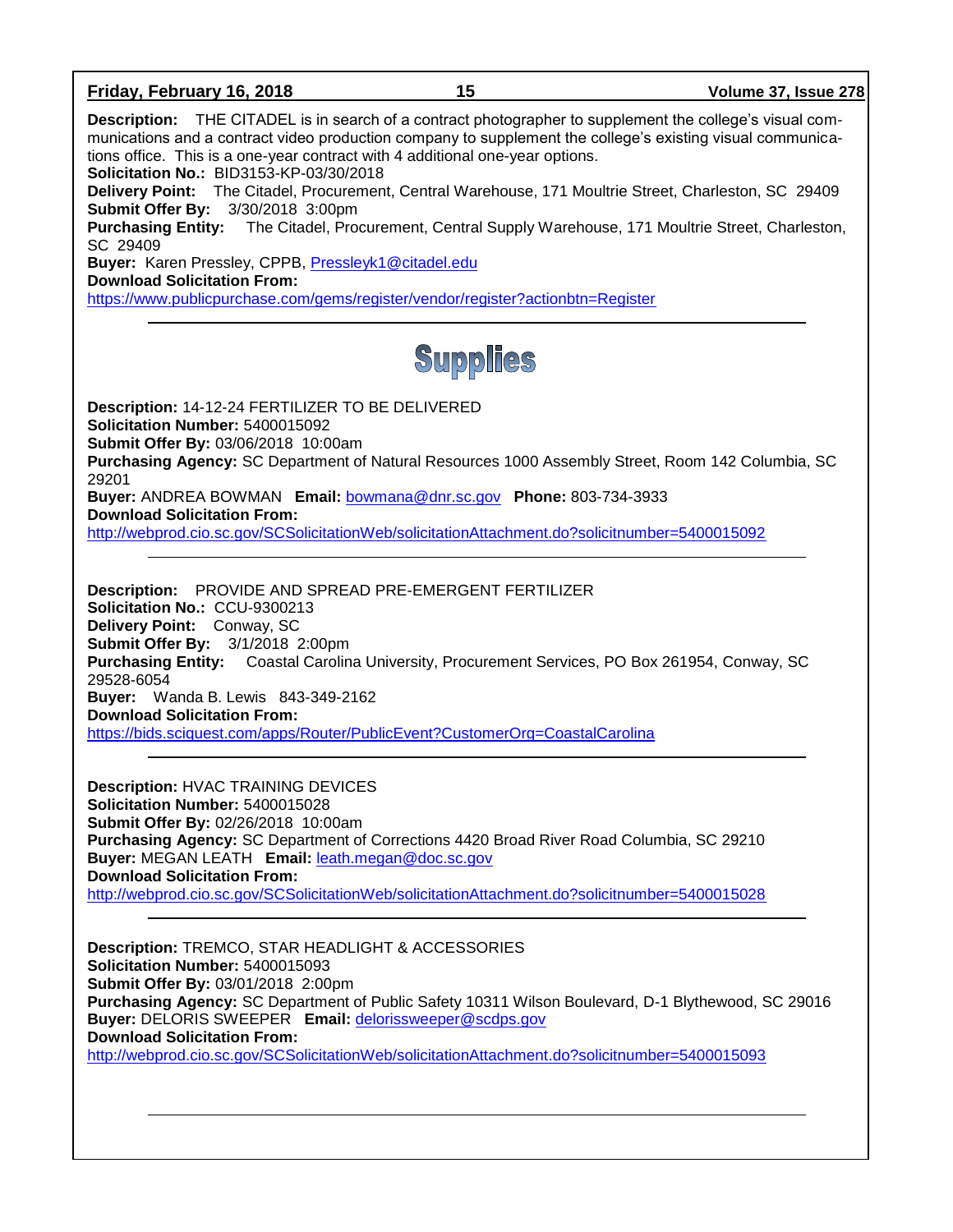**Friday, February 16, 2018 16 Volume 37, Issue 278**

### **RICHLAND LIBRARY SOUTHEAST LIBRARY FURNISHINGS INVITATION TO BID**

Richland Library is soliciting bids for miscellaneous furnishings for the Richland Library Southeast project. The library seeks a vendor to perform the job as described in the Invitation to Bid.

Bid documents may be obtained by e-mailing Robbie Brax of MB Kahn Construction Co. at rbrax@mbkahn.com and putting "Richland Library Southeast Bid Documents" in the subject line, or by calling 803-736-2950 and leaving a message that includes the job name, your company name, and your e-mail address.

Sealed bids must be received on or before 12:00 noon on March 16th, 2018. Bids received after the stated time will not be accepted. Instructions for submitting bids are contained in the bid documents. Bids must be in a sealed envelope clearly marked "Richland Library Southeast Furnishings".

**Description:** DRESS UNIFORMS FOR PUBLIC SAFETY/FIRE SERVICE **Solicitation Number:** 2018-RFP-40 **Submit Offer By** 3/14/2018 3:00pm **Purchasing Agency:** Lexington County, 212 South Lake Drive, Suite 503, Lexington, SC 29072 **Contact:** Angela Seymour **Email:** [aseymour@lex-co.com](mailto:aseymour@lex-co.com) **Phone:** 803-785-8319 **Download Solicitation From: https:**[//bids.sciquest.com/apps/Router/PublicEvent?CustomerOrg=LexingtonCounty](https://bids.sciquest.com/apps/Router/PublicEvent?CustomerOrg=LexingtonCounty)

# Intent To Sole Source

## **SOUTH CAROLINA DEPARTMENT OF MENTAL HEALTH**

The South Carolina Department of Mental Health intends to sole source consulting and technical services in the field of behavioral healthcare from national Council for Behavioral Health. Any other vendor who feels they can provide this service to the SCDMH; should contact Brandalyn Brewer (Assistant Director of Procurement) at [brandalyn.brewer@scdmh.org](mailto:brandalyn.brewer@scdmh.org) prior to close of business on February 26, 2018 with their qualifications.



## **PROPOSED 2018 EDITION OF THE** *MANUAL FOR PLANNING*

## *AND EXECUTION OF STATE PERMANENT IMPROVEMENTS, PART II*

The Office of the State Engineer is announcing the release of the proposed 2018 Edition of the *Manual for Planning and Execution of State Permanent Improvements, Part II* ("The Manual"), for review and comment pursuant to Section 11-45-3240. Interested parties may review the proposed 2018 Manual at:

#### <https://procurement.sc.gov/node/5936>

Significant changes that have been made in the Manual include the following:

- Tables and Permits relocated from the Chapters to an Appendix;
- Combined chapters and sub-chapters;
- Eliminated the prohibition of fire retardant treated wood from Chapter 5;
- Eliminated the Cost Guide and Multiplier method for awarding Construction IDCs.
- Revised and completed Chapter 11, Construction Manager at Risk (CM-R) with accompanying CM-R forms (400 series);